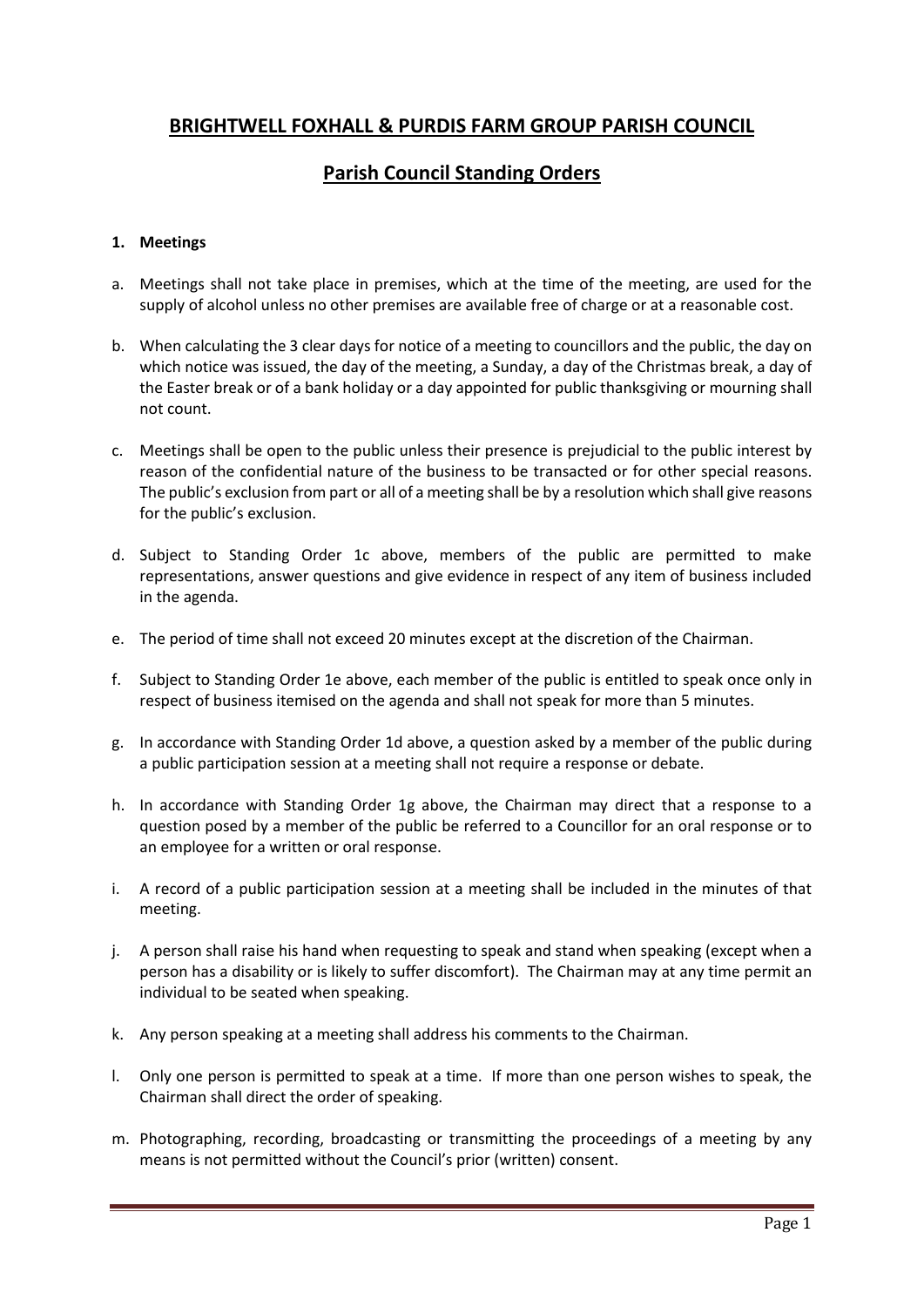- n. In accordance with Standing Order 1c above, the press shall be provided reasonable facilities for the taking of their report of all or part of a meeting at which they are entitled to be present.
- o. Subject to Standing Orders which indicate otherwise, anything authorised or required to be done by, to or before the Chairman may in his absence be done by, to or before the Vice Chairman (if any).
- p. The Chairman, if present, shall preside at a meeting. If the Chairman is absent from a meeting, the Vice Chairman, if present, shall preside. If both the Chairman and Vice Chairman are absent from a meeting, a Councillor as chosen by the Councillors present at the meeting shall preside at the meeting.
- q. Subject to Standing Order 1(y) below, all questions at a meeting shall be decided by a majority of the Councillors present or councillors with voting rights present and voting.
- r. The Chairman may give an original vote on any matter put to the vote, and in the case of an equality of votes may exercise his casting vote whether or not he gave an original vote. *(See also Standing Order 2(i) and (j) below.)*
- s. Unless Standing Orders provide otherwise, voting on any questions shall be by a show of hands. At the request of a Councillor, the voting on any question shall be recorded so as to show whether each councillor present and voting gave his vote for or against that question. Such a request shall be made before moving on to the next item of business on the agenda.
- t. The minutes of a meeting shall include an accurate record of the following:
	- i. the time and place of the meeting;
	- ii. the names of councillors present and absent;
	- iii. interests that have been declared by councillors and non-councillors with voting rights;
	- iv. whether a councillor or non-councillor with voting rights left the meeting when matters that they held interests in were being considered;
	- v. if there was a public participation session; and
	- vi. the resolutions made.
- u. A councillor or a non-councillor with voting rights who has a disclosable pecuniary interest or another interest as set out in the council's Code of Conduct in a matter being considered at a meeting is subject to statutory limitations or restrictions under the code on his right to participate and vote on that matter.
- u. If prior to a meeting, a Councillor has submitted reasons for his absence at the meeting which is then approved by a resolution, such resolution shall be recorded in the minutes of the meeting at which the approval was given.
- v. The code of conduct adopted by the Council shall apply to councillors in respect of the entire meeting.
- w. An interest arising from the code of conduct adopted by the Council, the existence and nature of which is required to be discussed by a Councillor at a meeting shall be recorded in the minutes. *(See also Standing Orders 7 and 8 below.)*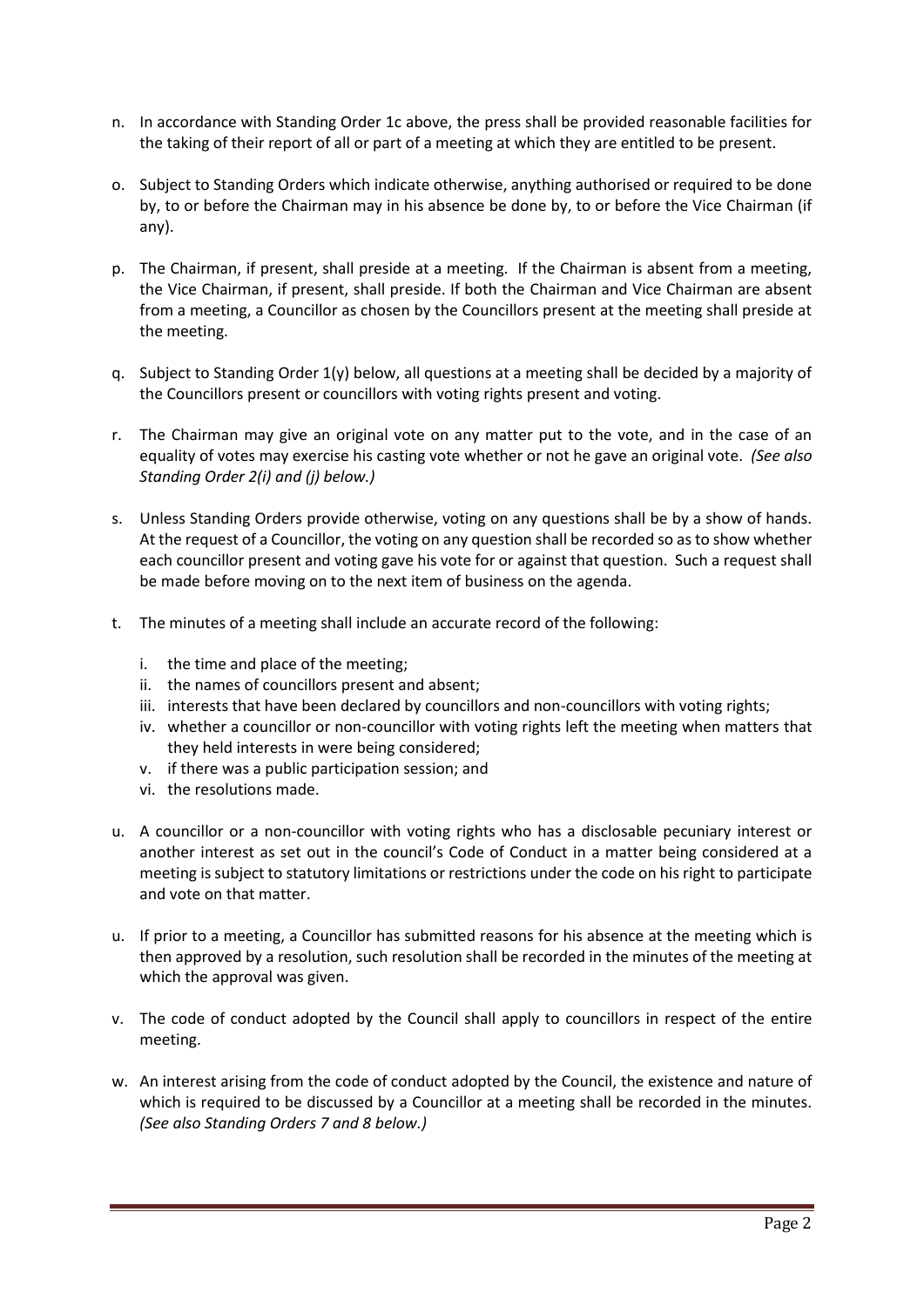- x. No business may be transacted at a meeting unless at least one third of the whole number of members of the Council are present.
- y. If a meeting is or becomes inquorate no business shall be transacted and the meeting shall be closed. Any outstanding business of a meeting so adjourned shall be transacted at a following meeting.
- z. Meetings shall not exceed a period of two and a half hours.

## **2. Ordinary Council Meetings**

### *(See also Standing Order 1 above.)*

- a. In an election year, the annual meeting of the Council shall be held on or within 14 days following the day on which the new councillors elected take office.
- b. In a year which is not an election year, the annual meeting of a Council shall be held on such day in May as the Council may direct.
- c. If no other time is fixed, the annual meeting of the Council shall take place at 6.00 pm.
- d. In addition to the annual meeting of the Council, at least three other ordinary meetings shall be held on such dates and times as the Council directs.
- e. The election of the Chairman and Vice Chairman of the Council shall be the first business completed at the annual meeting of the Council.
- f. The Chairman of the Council, unless he has resigned or becomes disqualified, shall continue in office and preside at the annual meeting until his successor is elected at the next annual meeting of the Council.
- g. The Vice Chairman of the Council, if any, unless he resigns or becomes disqualified, shall hold office until immediately after the election of the Chairman of the Council at the next annual meeting of the Council.
- h. In an election year, if the current Chairman of the Council has not been re-elected as a member of the Council, he shall preside at the meeting until a successor Chairman of the Council has been elected. The current Chairman of the Council shall not have an original vote in respect of the election of the new Chairman of the Council but must give a casting vote in the case of an equality of votes.
- i. In an election year, if the current Chairman of the Council has been re-elected as a member of the Council, he shall preside at the meeting until a new Chairman of the Council has been elected. He may exercise an original vote in respect of the election of the new Chairman of the Council and must give a casting vote in the case of an equality of votes.
- j. Following the election of the Chairman of the Council and Vice Chairman (if any) of the Council at the annual meeting of the Council, the order of business shall be as follows:
	- i. In an election year, delivery by councillors of their declarations of acceptance of office.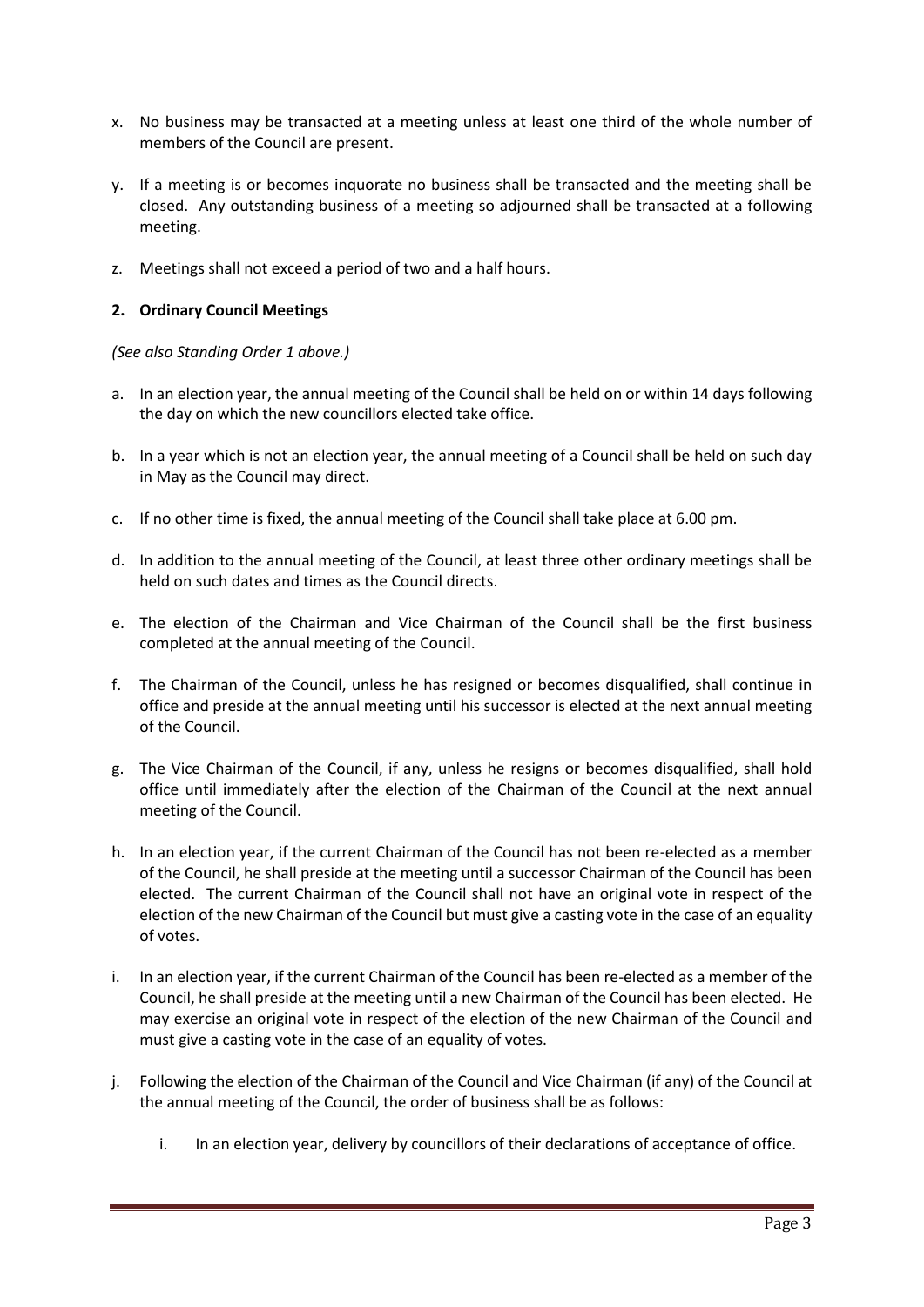- ii. Confirmation of the accuracy of the minutes of the last meeting of the Council and to receive and note minutes of and/or to determine recommendations made by committees.
- iii. Review of delegation arrangements to committees, sub-committees, employees and other local authorities.
- iv. Review of the terms of references for committees.
- v. Receipt of nominations to existing committees.
- vi. Appointment of any new committees, confirmation of the terms of reference, the number of members (including, if appropriate, substitute councillors) and receipt of nominations to them.
- vii. Review and adoption of appropriate Standing Orders and Financial Regulations.
- viii. Review of arrangements, including any characters, with other local authorities and review of contributions made to expenditure incurred by other local authorities.
	- ix. Review of representation on or work with external bodies and arrangements for reporting back.
	- x. In a year of elections, if a Council's period eligibility to exercise the power of well being expired the day before the annual meeting, to review and make arrangements to reaffirm eligibility.
- xi. Review of inventory of land and assets including buildings and office equipment.
- xii. Review and confirmation of arrangements for insurance cover in respect of all insured risks.
- xiii. Review of the Council's and/or employees' membership of other bodies.
- xiv. Establishing or reviewing the Council's complaints procedure.
- xv. Establishing or reviewing the Council's procedures for handling requests made under the Freedom of Information Act 2000 and the Data Protection Act 1998.
- xvi. Establishing or reviewing the Council's policy for dealing with the press/media.
- xvii. Setting the dates, times and place of ordinary meetings of the full Council for the year ahead.

### **3. Proper Officer**

- a. The Council's Proper Officer shall be either (i) the clerk or such other employee as may be nominated by the Council from time to time or (ii) such other employee appointed by the Council to undertake the role of the Proper Officer during the Proper Officer's absence. The Proper Officer and the employee appointed to act as such during the Proper Officer's absence shall fulfil the duties assigned to the Proper Officer in Standing Orders.
- b. The Council's Proper Officer shall do the following:
	- i. Upon the Council having first resolved that service of summons on councillors confirming the time, date, venue and the agenda for a meeting by delivery or post at their residences at least 3 clear days before a meeting is not expedient electronically serve on councillors a summons confirming the time, date, venue and the agenda of a meeting of the Council and a meeting of a committee and a sub-committee at least 3 clear days before the meeting provided any such email contains the electronic signature and title of the Proper Officer.
	- ii. Give public notice of the time, date, venue and agenda at least 3 clear days before a meeting of the Council or a meeting of a committee or a sub-committee (provided that the public notice with agenda of an extraordinary meeting of the Council convened by councillors is signed by them).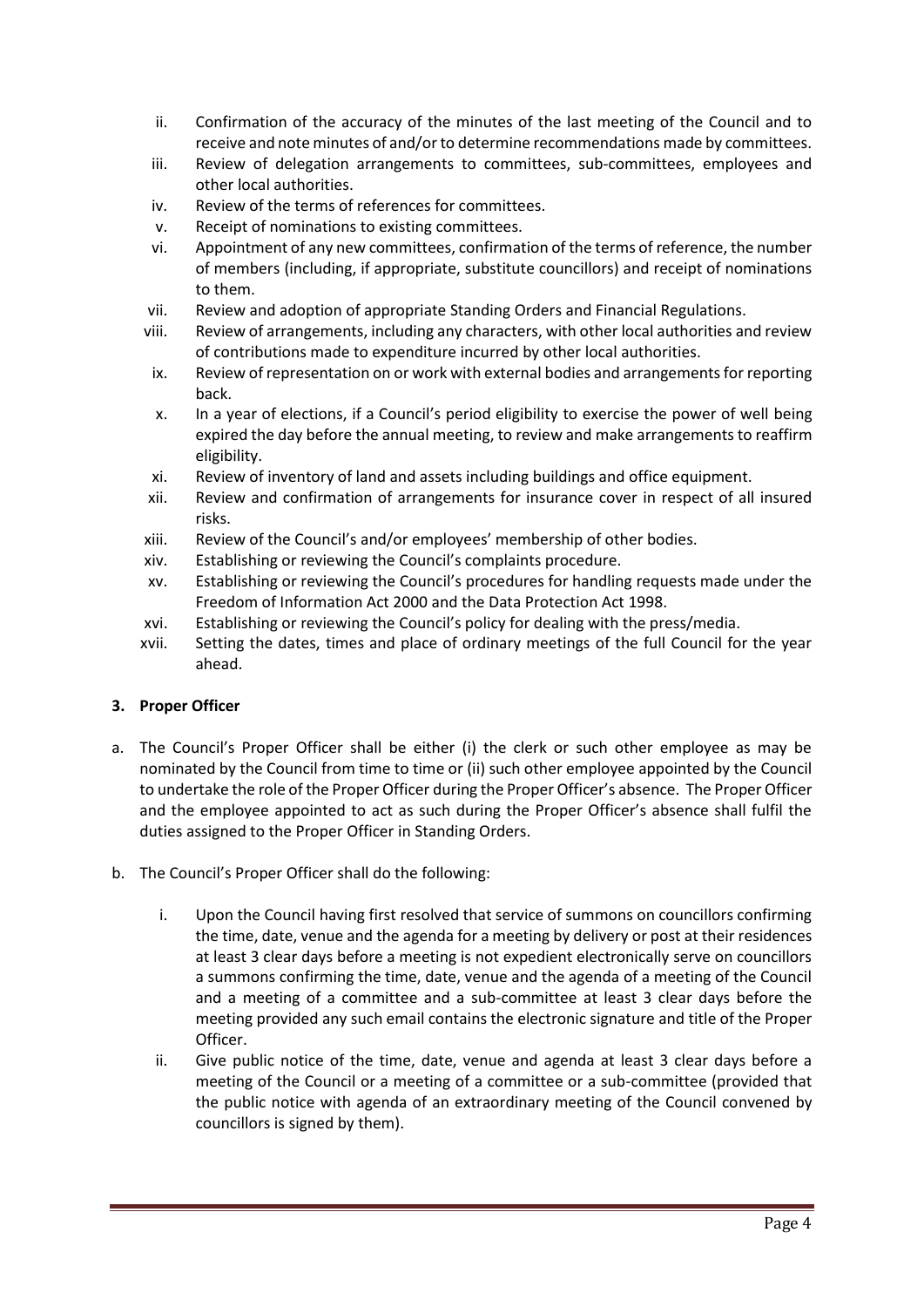- iii. Subject to Standing Orders 4(a)-(e) below, include in the agenda all motions in the order received unless a councillor has given written notice at least 3 days before the meeting confirming his withdrawal of it.
- iv. Convene a meeting of full Council for the election of a new Chairman of the Council, occasioned by a casual vacancy in his office, in accordance with Standing Order 3b(i) above.
- v. Make available for inspection the minutes of meetings.
- vi. Receive and retain copies of byelaws made by other local authorities.
- vii. Receive and retain declarations of acceptance of office from councillors.
- viii. Retain a copy of every councillor's register of interests and any changes to it and keep copies of the same available for inspection.
- ix. Keep proper records required before and after meetings.
- x. Process all requests made under the Freedom of Information Act 2000 and Data Protection Act 1998, in accordance with and subject to the Council's procedures relating to the same.
- xi. Receive and send general correspondence and notices on behalf of the Council in paper and electronic form.
- xii. Manage the organisation, storage of and access to information held by the Council in paper and electronic form.
- xiii. Arrange for legal deeds to be signed by 2 councillors and witnessed.
- xiv. Arrange for the prompt authorisation, approval and instruction regarding any payments to be made by the Council in accordance with the Council's financial regulations.
- xv. Record every planning application notified to the Council and the Council's response to the local planning authority in a book for such purpose.
- xvi. When the Clerk receives a Planning Application for comment it will be given to the Chairman who will contact near neighbours to seek their views before circulation (in order of nearness to the property) to other Parish Council members. Comments from councillors will be sent to the Clerk for formulation of a reply. If it is decided that the Planning Application will be contentious a Parish Council Meeting will be called, if not, the Clerk will send the Parish Council comments to Suffolk Coastal District Council and recorded as an Officer Decision (Reg 7, Openness of Local Government Bodies Regulations 2014).
- xvii. Retain custody of the seal of the Council (if any) which shall not be used without a resolution to that effect.
- xviii. Action or undertake activity or responsibilities instructed by resolution or contained in Standing Orders.

# **4. Motions requiring written notice**

- a. In accordance with Standing Order 3(b)(iii) above, no motion may be moved at a meeting unless it is included in the agenda and the mover has given written notice of its wording to the Council's Proper Officer at least 10 days before the next meeting.
- b. The Proper Officer may, before including a motion in the agenda received in accordance with Standing Order 4(a) above, correct obvious grammatical or typographical errors in the wording of the motion.
- c. If the Proper Officer considers the wording of a motion received in accordance with Standing Order 4(a) above is not clear in meaning, the motion shall be rejected until the mover of the motion resubmits it in writing to the Proper Officer in clear and certain language at least 7 days before the meeting.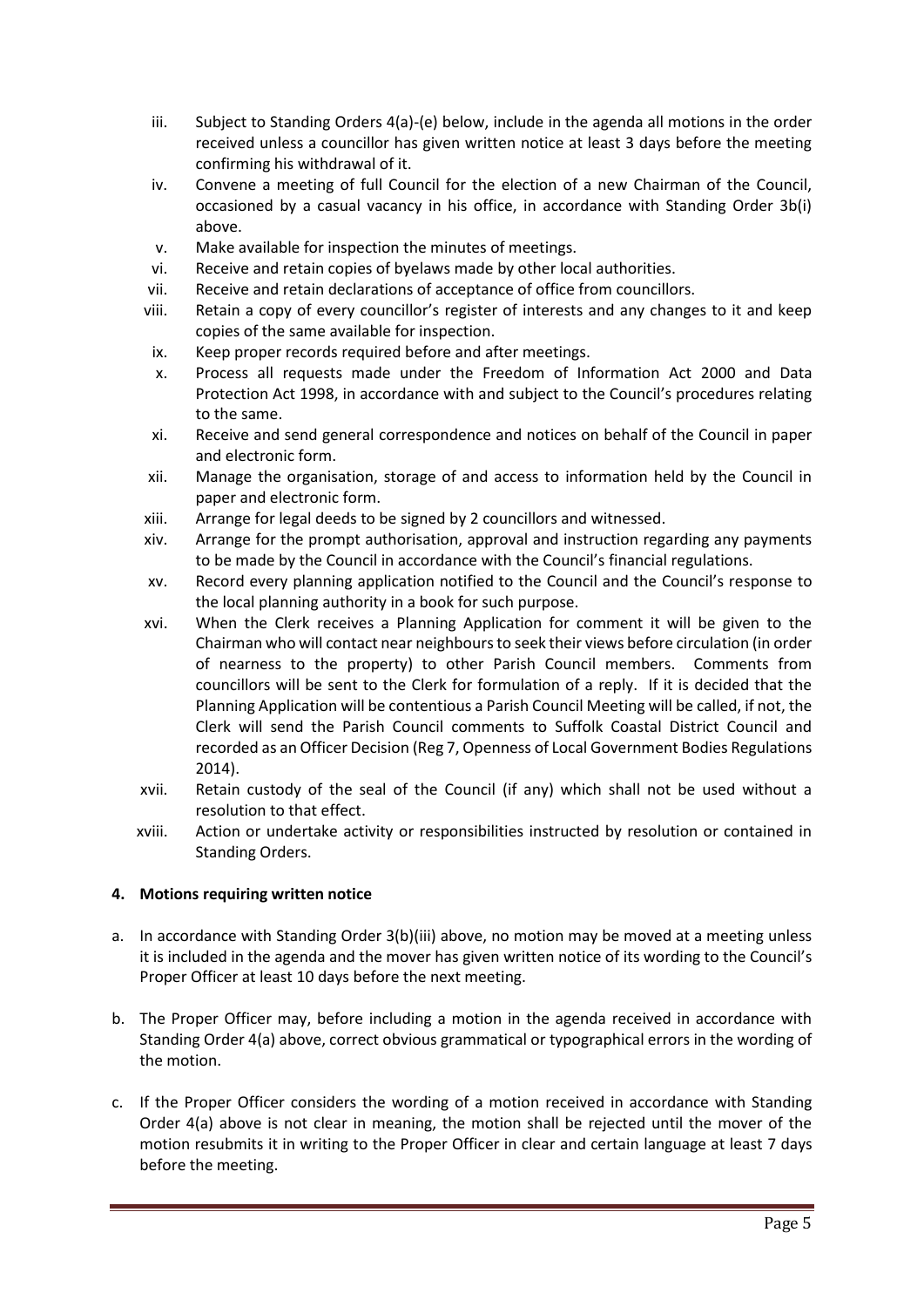- d. If the wording or nature of a proposed motion is considered unlawful or improper, the Proper Officer shall consult with the Chairman of the forthcoming meeting or, as in the case may be, the Councillors who have convened the meeting, to consider whether the motion shall be included or rejected in the agenda.
- e. Having consulted the Chairman or councillors pursuant to Standing Order 4(d) above, the decision of the Proper Officer as to whether or not to include the motion in the agenda shall be final.
- f. Notice of every motion received in accordance with the Council's Standing Orders shall be numbered in the order received and shall be entered in a book, which shall be open to inspection by all councillors.
- g. Every motion rejected in accordance with the Council's Standing Orders shall be duly recorded with a note by the Proper Officer giving reasons for its rejection in a book for that purpose, which shall be open to inspection by all councillors.
- h. Every motion and resolution shall relate to the Council's statutory functions, powers and lawful obligations or shall relate to an issue which specifically affects the Council's area or its residents.

# **5 Motions not requiring written notice**

- a. Motions in respect of the following matters may be moved without written notice:
	- i. To appoint a person to preside at a meeting.
	- ii. To approve the absences of a meeting.
	- iii. To approve the accuracy of the minutes of the previous meeting.
	- iv. To correct an inaccuracy in the minutes of the previous meeting.
	- v. To dispose of business, if any, remaining from the last meeting.
	- vi. To alter the order of business on the agenda for reasons of urgency or expedience.
	- vii. To proceed to the next business on the agenda.
	- viii. To close or adjourn debate.
	- ix. To refer to formal delegation a matter to a committee or to a sub-committee or an employee.
	- x. To appoint a committee or sub-committee or any councillors (including substitutes) thereto.
	- xi. To receive nominations to a committee or sub-committee.
	- xii. To dissolve a committee of a committee or sub-committee.
	- xiii. To note the minutes of a meeting of a committee or sub-committee.
	- xiv. To consider a report and/or recommendations made by a committee or a sub-committee or an employee.
	- xv. To consider a report and/or recommendations made by an employee, professional advisor, expert or consultant.
	- xvi. To authorise legal deeds signed by 2 councillors and witnessed.
	- xvii. To authorise the payment of monies up to £500.
	- xviii. To amend a motion relevant to the original or substantive motion under consideration which shall not have the effect of nullifying it.
	- xix. To extend the time limit for speeches.
	- xx. To exclude the press and public for all or part of a meeting.
	- xxi. To silence or exclude from the meeting a Councillor or a member of the public for disorderly conduct.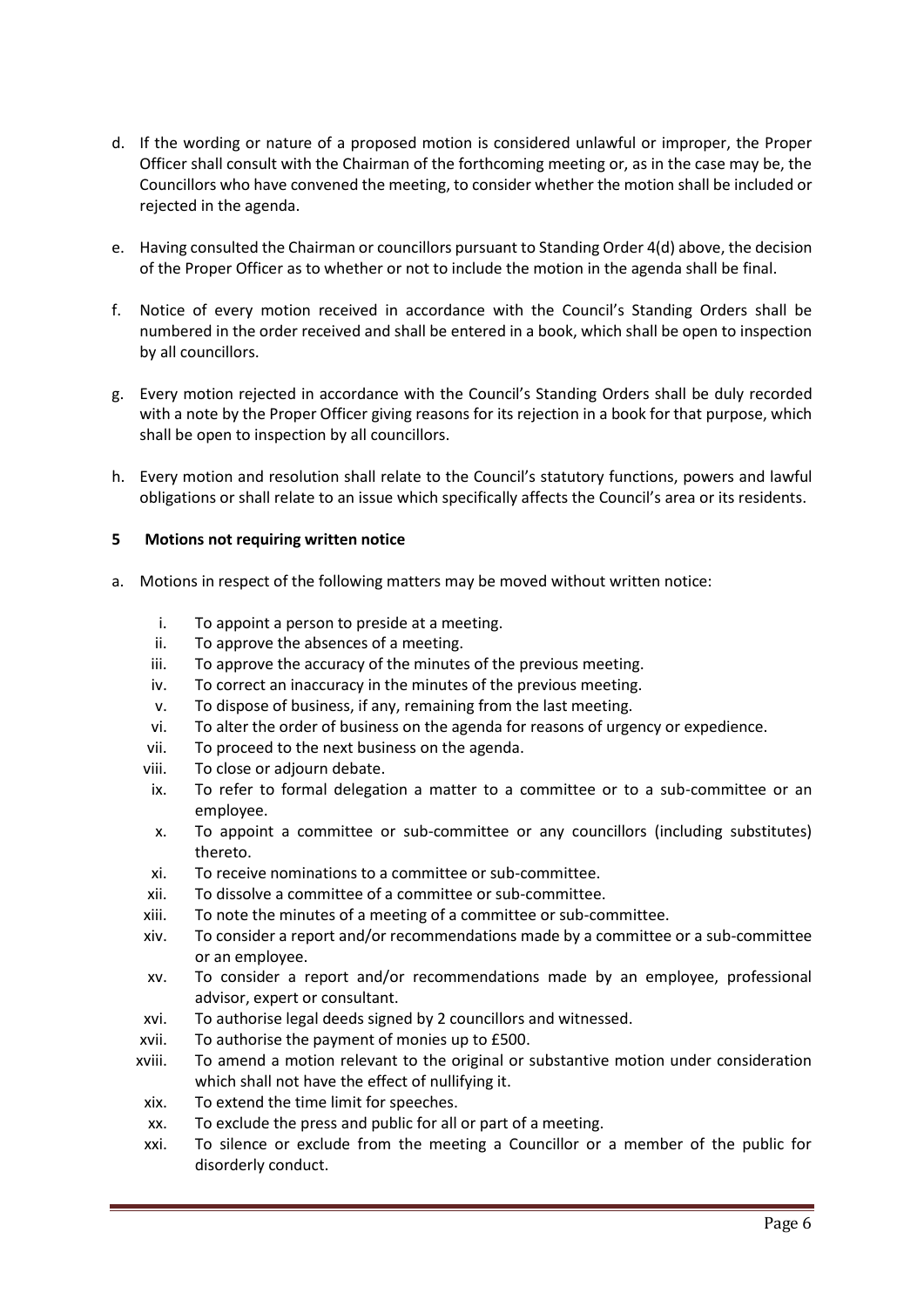- xxii. To give the consent of the Council if such consent is required by Standing Orders.
- xxiii. To suspend any St
- xxiv. standing order except those which are mandatory by law.
- xxv. To adjourn the meeting.
- xxvi. To appoint representatives to outside bodies and to make arrangements for those representatives to report back the activities of outside bodies.
- xxvii. To answer questions from councillors.
- b. If a motion falls within the terms of reference of a committee or sub-committee or within the delegated powers conferred on an employee, a referral of the same may be made to such committee or sub-committee or employee provided that the Chairman may direct for it to be dealt with at the present meeting for reasons of urgency or expedience.

### **6. Rules of debate**

- a. Motions included in an agenda shall be considered in the order that they appear on the agenda unless the order is changed at the Chairman's direction for reasons of expedience.
- b. Subject to Standing Orders  $4(a) (e)$  above, a motion shall not be considered unless it has been proposed and seconded.
- c. Subject to Standing Order 3(b)(iii) above, a motion included in an agenda not moved by the councillor who tabled it, may be treated as withdrawn.
- d. A motion to amend an original or substantive motion shall not be considered unless proper notice has been given after the original or substantive motion has been seconded and notice of such amendment, shall, if required by the Chairman, be reduced to writing and handed to the Chairman who shall determine the order in which they are considered.
- e. A Councillor may move amendments to his own motion. If a motion has already been seconded, an amendment to it shall be with the consent of the seconder.
- f. Any amendment to a motion shall be either:
	- i. To leave out words.
	- ii. To add words.
	- iii. To leave out words and add other words.
- g. A proposed or carried amendment to a motion shall not have the effect of rescinding the original or substantive motion under consideration.
- h. Only one amendment shall be moved and debated at a time, the order of which shall be directed by the Chairman. No further amendment to a motion shall be moved until the previous amendment has been disposed of.
- i. Subject to Standing Order 6(h) above, one or more amendments may be discussed together if the Chairman considers this expedient but shall be voted upon separately.
- j. Pursuant to Standing Order 6(h) above, the number of amendments to an original or substantive motion, which may be moved by a councillor, is limited to one.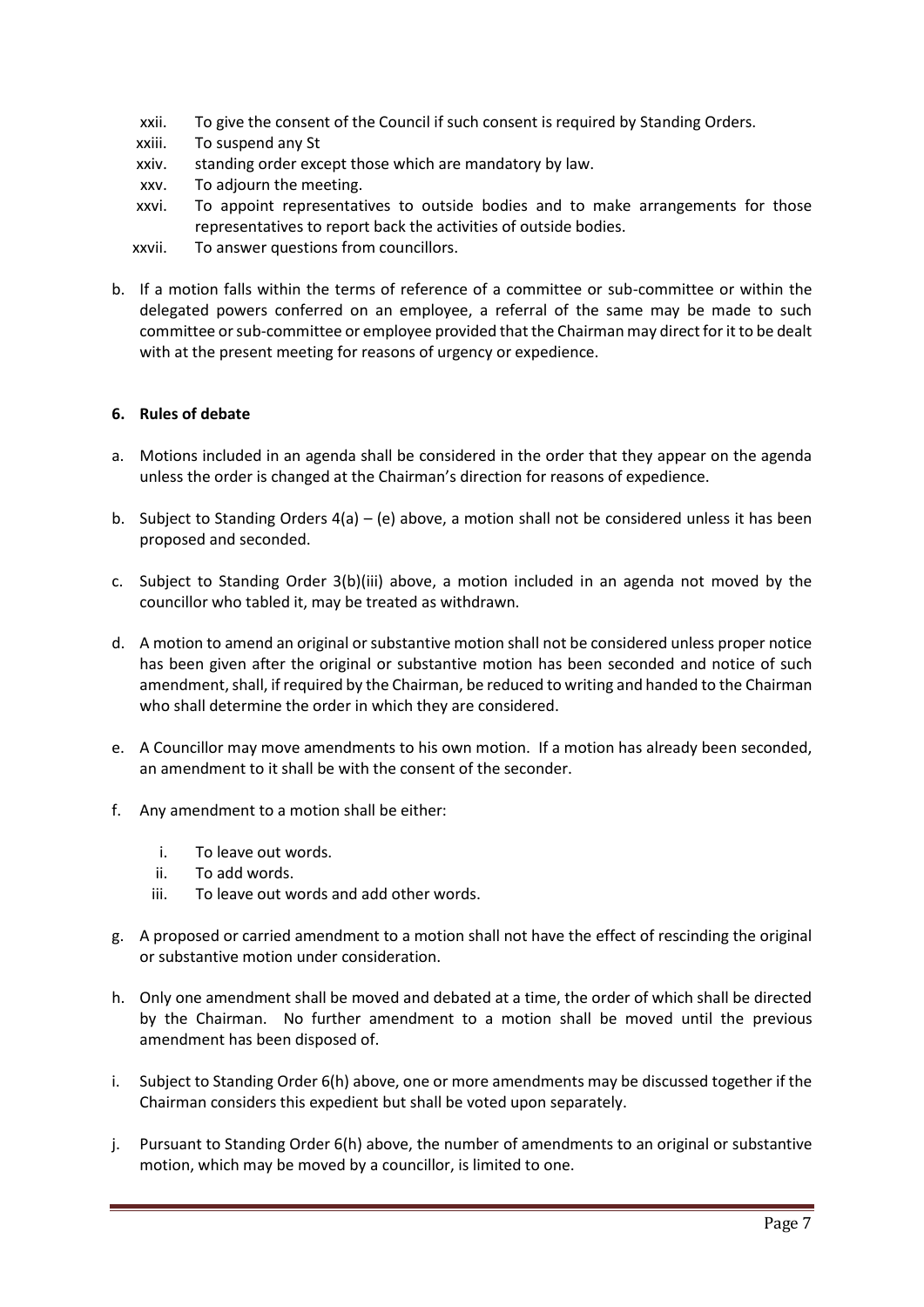- k. If an amendment is not carried, other amendments shall be moved in the order directed by the Chairman.
- l. If an amendment is carried, the original motion, as amended, shall take the place of the original motion and shall become the substantive motion upon which any further amendment may be moved.
- m. The mover of a motion or the mover of an amendment has no right of reply at the end of the debate on it.
- n. Where a series of amendments to an original motion was carried, the mover of the original motion shall have a right of reply either at the end of debate of the first amendment or at the very end of debate on the final substantive motion immediately before it is put to the vote.
- o. Subject to Standing Orders 6(m) and (n) above, a councillor may not speak further in respect of any one motion except to speak once on an amendment moved by another councillor or to make a point of order or to give a personal explanation.
- p. During the debate of a motion, a councillor may interrupt only on a point of order or a personal explanation and the councillor who was interrupted shall stop speaking. A Councillor raising a point of order shall identify the Standing Order which he considers has been breached or specify the irregularity in the meeting he is concerned by.
- q. A point of order shall be decided by the Chairman and his decision shall be final.
- r. With the consent of the seconder and/or of the meeting, a motion or amendment may be withdrawn by the proposer. A councillor shall not speak upon the said motion or amendment unless permission for the withdrawal of the motion or amendment has been refused.
- s. Subject to Standing Order 6(o) above, when a councillor's motion is under debate no other motion shall be moved except:
	- i. To amend the motion.
	- ii. To proceed to the next business.
	- iii. To adjourn the debate.
	- iv. To put the motion to a vote.
	- v. To ask a person to be silent or for him to leave the meeting.
	- vi. To refer a motion to a committee or sub-committee for consideration.
	- vii. To exclude the public and press.
	- viii. To adjourn the meeting.
	- ix. To suspend any Standing Order, except those which are mandatory.
- t. In respect of Standing Order 6(s)(iv) above, the Chairman shall first be satisfied that the motion has been sufficiently debated before it is seconded and put to the vote. The Chairman shall call upon the mover of the motion under debate to exercise or waive his right of reply and shall put the motion to the vote after that right has been exercised or waived. The adjournment of a debate or of the meeting shall not prejudice the mover's right of reply at the resumption.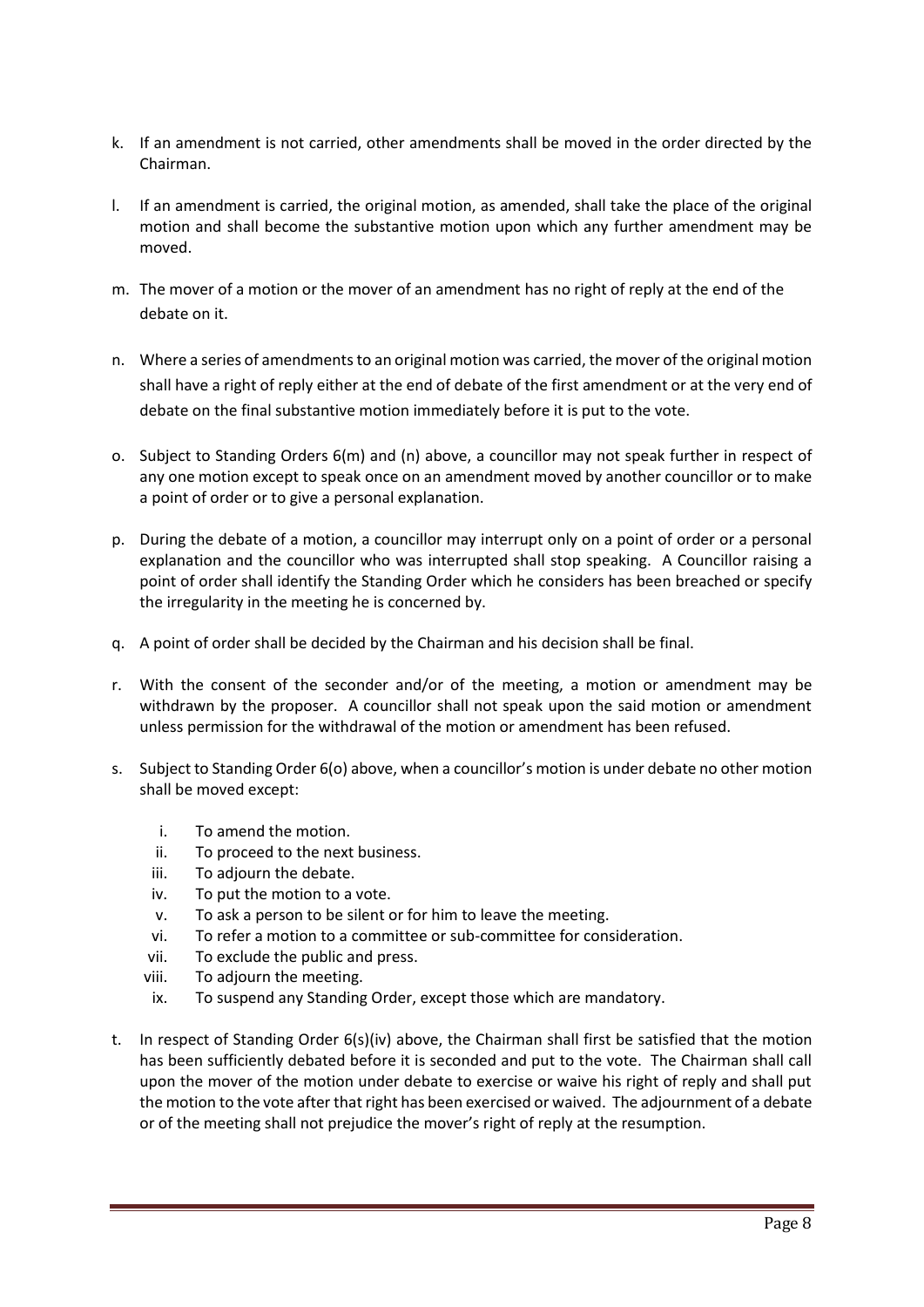s. Excluding motions moved under Standing Order 1(r) above, the contributions or speeches by a councillor shall relate only to the motion under discussion and shall not exceeding 5 minutes without the consent of the Chairman of the meeting.

# **7. Code of conduct**

- a. All councillors shall observe the code of conduct adopted by the Council.
- b. All councillors shall undertake training in the code of conduct within 6 months of the delivery of their Declaration of Acceptance of Office.
- c. If paragraph 12(2) of the code of conduct contained in the Local Authorities (Model Code of Conduct) Order 2007 (SI No 1159) has been adopted by the Council or pursuant to relevant provisions in a statutory code of conduct in force at the time, councillors may exercise the rights contained in Standing Order 7(d) below only if members of the public are permitted to (i) make representations, (ii) answer questions and (iii) give evidence relating to the business being transacted.
- d. Councillors with a prejudicial interest in relation to any item of business being transacted at a meeting may (i) make recommendations, (ii) answer questions and (iii) give evidence relating to the business being transacted but must, therefore, leave the room or chamber.

# **8. Questions**

- a. A councillor may seek an answer to a question concerning any business of the Council provided 10 clear days' notice of the question has been given to the Proper Officer.
- b. Questions not related to items of business on the agenda for a meeting shall only be asked during the part of the meeting set aside for such questions.
- c. Every question shall be put and answered without discussion.

### **9. Minutes**

- a. If a copy of the draft minutes of a preceding meeting has been circulated to councillors no later than the day of service of the summons to attend the scheduled meeting they shall be taken as read.
- b. No discussion of the draft minutes of a preceding meeting shall take place except in relation to their accuracy. A motion to correct an inaccuracy in the minutes shall be raised in accordance with Standing Order 5(a)(iv) above.
- c. Minutes including any amendment to correct their accuracy, shall be confirmed by resolution and shall be signed by the Chairman of the meeting and stand as an accurate record of the meeting to which the minutes relate.
- d. If the Chairman of the meeting does not consider the minutes to be an accurate record of the meeting to which they relate, he shall sign the minutes and include a paragraphs in the following terms or to the same effect: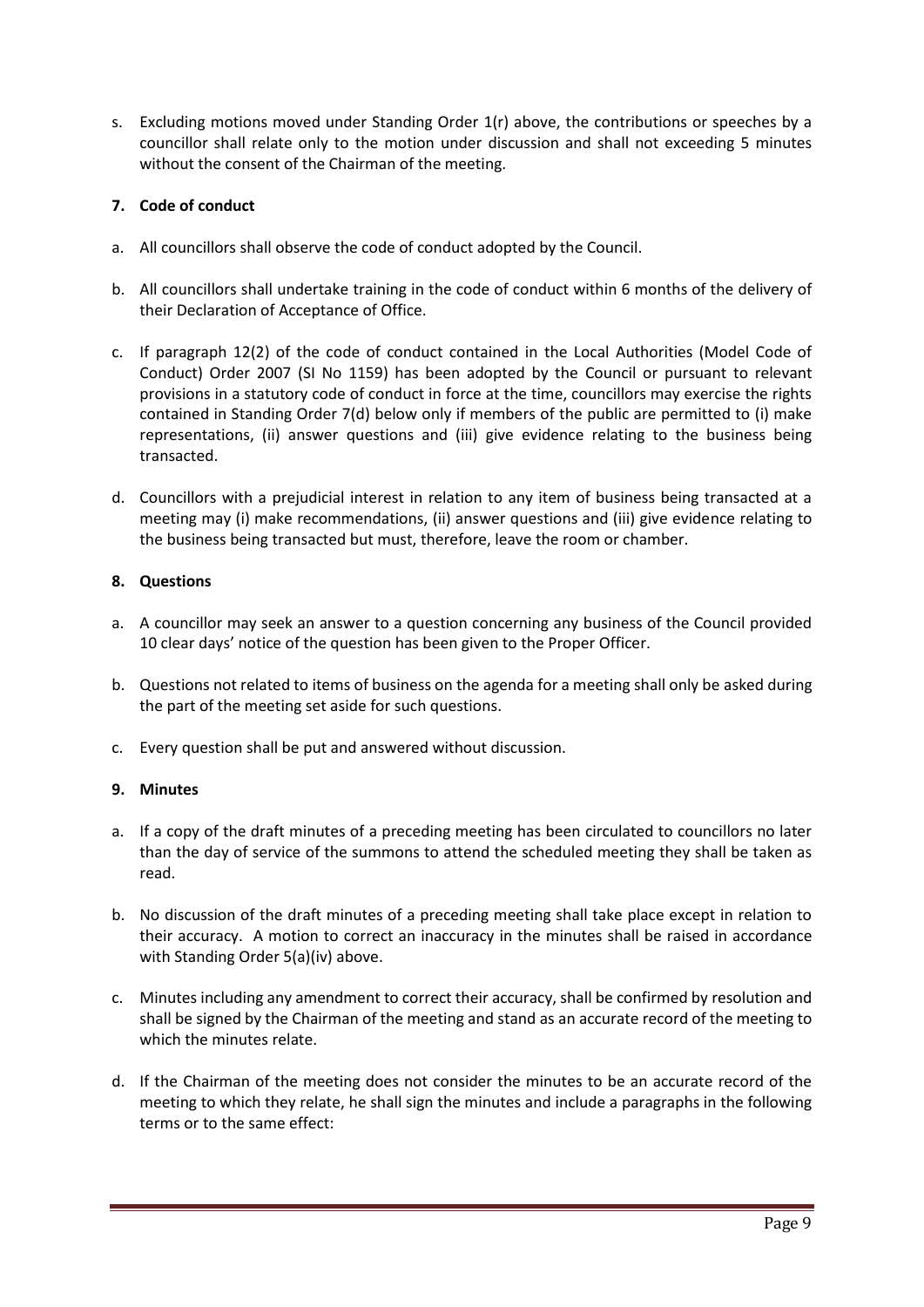"The Chairman of this meeting does not believe that the minutes of the meeting of the Brightwell Foxhall & Purdis Farm Parish Council held on **[date]** in respect of **[ ]** were a correct record but his view was not upheld by the majority of the councillors and the minutes are confirmed as an accurate record of the proceedings."

e. Upon a resolution which confirms the accuracy of the minutes of a meeting, any previous draft minutes or recordings of the meeting shall be destroyed.

# **10. Disorderly conduct**

- a. No person shall obstruct the transaction of business at a meeting or behave offensively or improperly. If this Standing Order is ignored, the Chairman of the meeting shall request such person(s) to moderate or improve their conduct.
- b. If, in the opinion of the Chairman, there has been a breach of Standing Order 10(a) above, the Chairman shall express that opinion and thereafter any councillor (including the Chairman) may move that the person be silenced or excluded from the meeting, and the motion, if seconded, shall be put forth with and without discussion.
- c. If a resolution made in accordance with Standing Order 10(b) above, is disobeyed, the Chairman may take such further steps as may reasonably be necessary to enforce it and/or he may adjourn the meeting.

### **11. Rescission of previous resolutions**

- a. A resolution (whether affirmative or negative) of the Council shall not be reversed within 6 months except either by a special motion, the written notice whereof bears the names of at least 3 councillors of the Council, or by a motion moved in pursuance of the report or recommendation of a committee.
- b. When a special motion or any other motion moved pursuant to Standing Order 11(a) above has been disposed of, no similar motion may be moved within a further 6 months.

### **12. Voting on appointments**

a. When more than 2 persons have been nominated for a position to be filled by the Council and none of those persons has received an absolute majority of votes in their favour, the name of the person having the least number of votes shall be struck off the list and a fresh vote taken. This process shall continue until a majority of votes is given in favour of one person. Any tie may be settled by the Chairman's casting vote.

### **13. Expenditure**

- a. Any expenditure incurred by the Council shall be in accordance with the Council's financial regulations.
- b. The Council's financial regulations shall be reviewed once a year.
- c. The Council's financial regulations may make provision for the authorisation of the payment of money in exercise of any of the Council's functions to be delegated to a committee, subcommittee or to an employee.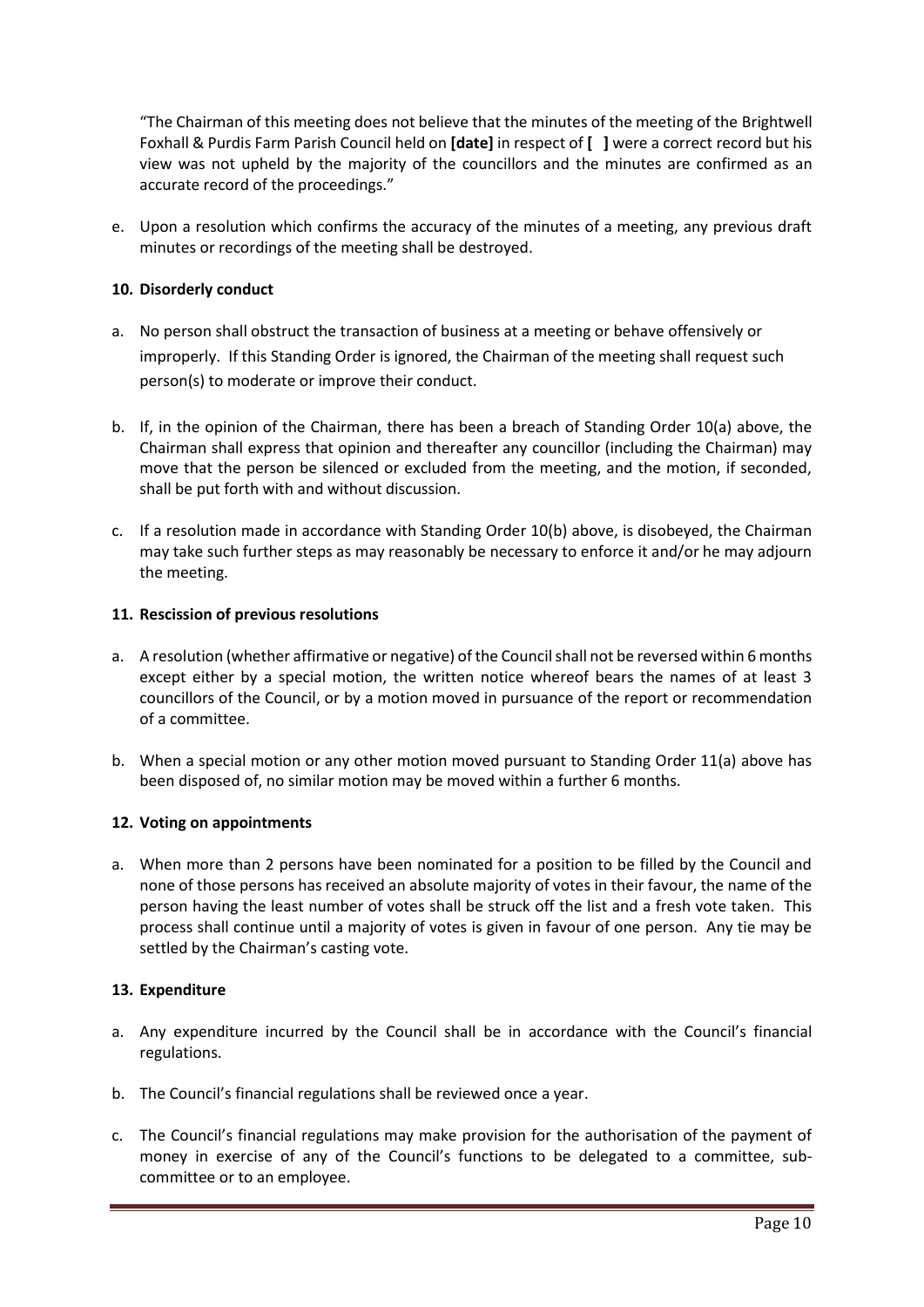## **14. Executive and sealing of legal deeds**

### *See also Standing order 5(a)(xvi) above.*

- a. A legal deed shall not be executed on behalf of the Council unless the same has been authorised by a resolution.
- b. In accordance with a resolution made under Standing Order 14(a) above, any two members of the Council, may sign, on behalf of the Council, any deed required by law and the Proper Officer shall witness their signatures.

### **15. Committees and Sub-committees**

- a. Unless the council determines otherwise, a committee may appoint a sub-committee whose terms of reference and members shall be determined by the committee.
- b. The members of a committee may include non-councillors unless it is a committee which regulates and controls the finances of the council.
- c. Unless the council determines otherwise, all the members of an advisory committee and a subcommittee of the advisory committee may be non-councillors.
- d. The council may appoint standing committees or other committees as may be necessary, and:
	- i. shall determine their terms of reference;
	- ii. shall determine the number and time of the ordinary meetings of a standing committee up until the date of the next annual meeting of full council;
	- iii. shall permit a committee, other than in respect of the ordinary meetings of a committee, to determine the number and time of its meetings;
	- iv. shall, subject to Standings Orders 4(b) and (c) above, appoint and determine the terms of office of members of such a committee;
	- v. may, subject to Standing Orders 4(b) and (c) above, appoint and determine the terms of office of the substitute members to a committee whose role is to replace the ordinary members at a meeting of a committee if the ordinary members of the committee confirm to the Proper Officer 3 days before the meeting that they are unable to attend;
	- vi. shall, after it has appointed the members of a standing committee, appoint the chairman of the standing committee.
	- vii.shall permit a committee other than a standing committee, to appoint its own chairman at the first meeting of the committee.
	- viii.shall determine the place, notice requirements and quorum for a meeting of a committee and a sub-committee which shall be no less than three;
	- ix. shall determine if the public may participate at a meeting of a committee;
	- x. shall determine if the public and press are permitted to attend the meetings of a subcommittee and also the advance public notice requirements, if any, required for the meetings of a sub-committee
	- xi. shall determine if the public may participate at a meeting of a sub-committee that they are permitted to attend; and
	- xii. may dissolve a committee.

### **16. Extraordinary meetings**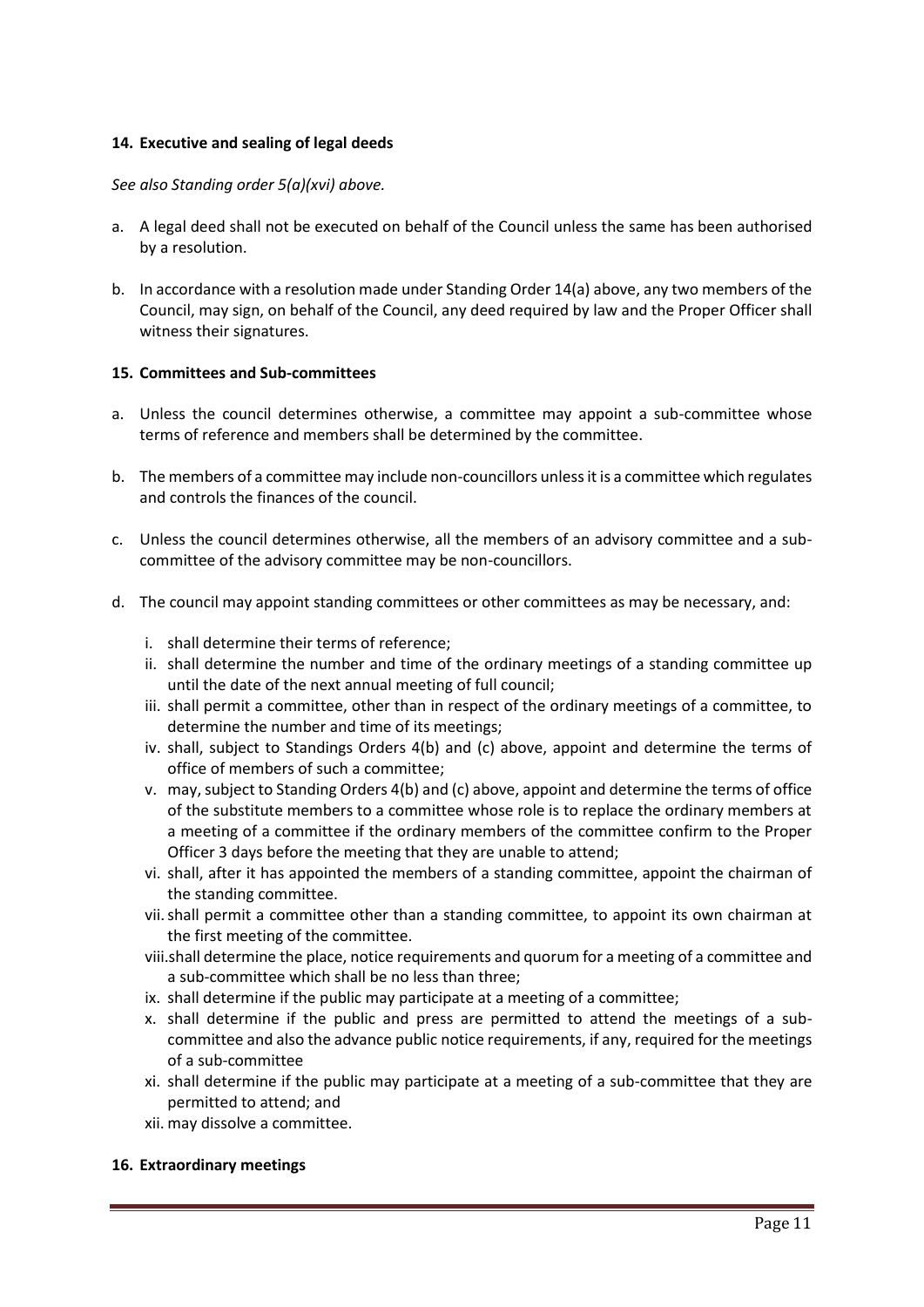# *See also Standing Order 1 above.*

- a. The Chairman of the Parish Council may convene an extraordinary meeting of the Council at any time.
- b. If the Chairman of the Council does not or refuses to call an extraordinary meeting of the Council within 7 days of having been requested to do so by two councillors, those two councillors may convene an extraordinary meeting of the Council. The statutory public notice giving the time, venue and agenda for such a meeting must be signed by the two councillors.
- c. The Chairman of a committee (or a sub-committee) may convene an extraordinary meeting of the committee or sub-committee at any time.
- d. If the Chairman of a committee (or a sub-committee) does not or refuses to call an extraordinary meeting within 7 days of having been requested to do so by two councillors, those councillors may convene an extraordinary meeting of a committee (or a sub-committee). The statutory public notice giving the time, venue and agenda for such a meeting must be signed by two councillors.

# **17. Advisory committees**

*See also Standing Order 1 above.*

- a. The Council may appoint advisory committees comprised of a number of councillors and noncouncillors.
- b. Advisory committees and any sub-committees may consist wholly of persons who are noncouncillors.

### **18. Accounts and Financial Statement**

- a. All payments by the Council shall be authorised, approved and paid in accordance with the Council's financial regulations, which shall be reviewed at least annually.
- b. The Responsible Financial Officer shall supply to each councillor as soon as practicable after  $31<sup>st</sup>$ March,  $30<sup>th</sup>$  June,  $30<sup>th</sup>$  September and  $31<sup>st</sup>$  December in each year a statement summarising the Council's receipts and payments for the each quarter and the balances held at the end of a quarter. This statement should include a comparison with the budget for the financial year. A Financial Statement prepared on the appropriate accounting basis (receipts and payments, or income and expenditure) for a year to  $31^{st}$  March shall be presented to each councillor before the end of the following month of May. The Statement of Accounts of the Council (which is subject to external audit), including the annual governance statement, shall be presented to Council for formal approval before 30<sup>th</sup> June.

### **19. Estimates/precepts**

- a. The Council shall approve written estimates for the coming financial year at its meeting before the end of January.
- b. Any committee desiring to incur expenditure shall give the Proper Officer a written estimate of the expenditure recommended for the coming year no later than December.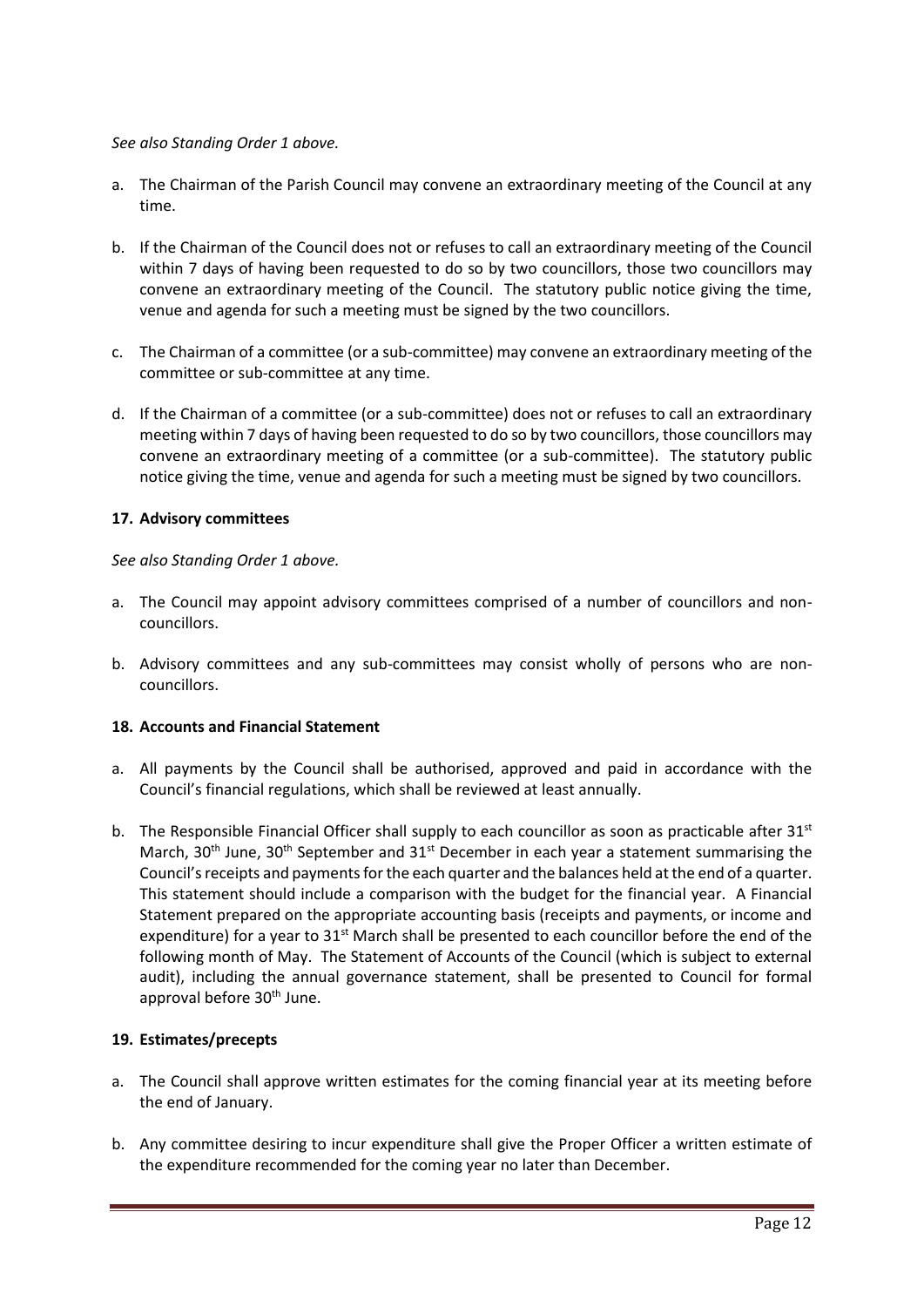## **20. Canvassing of and recommendations by councillors**

- a. Canvassing councillors or the members of a committee or sub-committee, directly or indirectly, for appointment to or by the Council shall disqualify the candidate from such an appointment. The Proper Officer shall disclose the requirements of this standing order to every candidate.
- b. A councillor or a member of a committee or sub-committee shall not solicit a person for appointment to or by the Council or recommend a person for such appointment or for promotion, but, nevertheless, any such person may give a written testimonial of a candidate's ability, experience or character for submission to the Council with an application for appointment.
- c. This standing order shall apply to tenders as if the person making the tender were a candidate for an appointment.

# **21. Inspection of documents**

a. Subject to standing orders to the contrary or in respect of matters which are confidential, a councillor may, for the purpose of his official duties (but not otherwise), inspect any document in the possession of the Council or a committee or a sub-committee, and request a copy for the same purpose. The minutes of the meetings of the Council, its committees or sub-committees shall be available for inspection by councillors.

# **22. Unauthorised activities**

- a. Unless authorised by a resolution, no individual councillor shall in the name or on behalf of the Council, a committee or a sub-committee:
	- i. Inspect any land and/or premises which the Council has a right or duty to inspect; or
	- ii. Issue orders, instructions or directions.

# **23. Confidential business**

- a. Councillors shall not disclose information given in confidence or which they believe, or ought to be aware is of a confidential nature.
- b. A councillor in breach of the provisions of Standing Order 24(a) above may be removed from a committee or a sub-committee by a resolution of the Council.

### **24. Power of well-being**

- a. Before exercising the power to promote well-being, a meeting of the full Council shall have passed a resolution to confirm it has satisfied the prescribed statutory criteria required to qualify as an eligible parish council.
- b. The Council's period of eligibility begins on the date that the resolution under Standing order 25(a) above was made and expires on the day before the annual meeting of the Council that takes place in a year of ordinary elections.
- c. After the expiry of the preceding period of eligibility, the Council continues to be an eligible council solely for the purpose of completing any activity undertaken in the exercise of the power to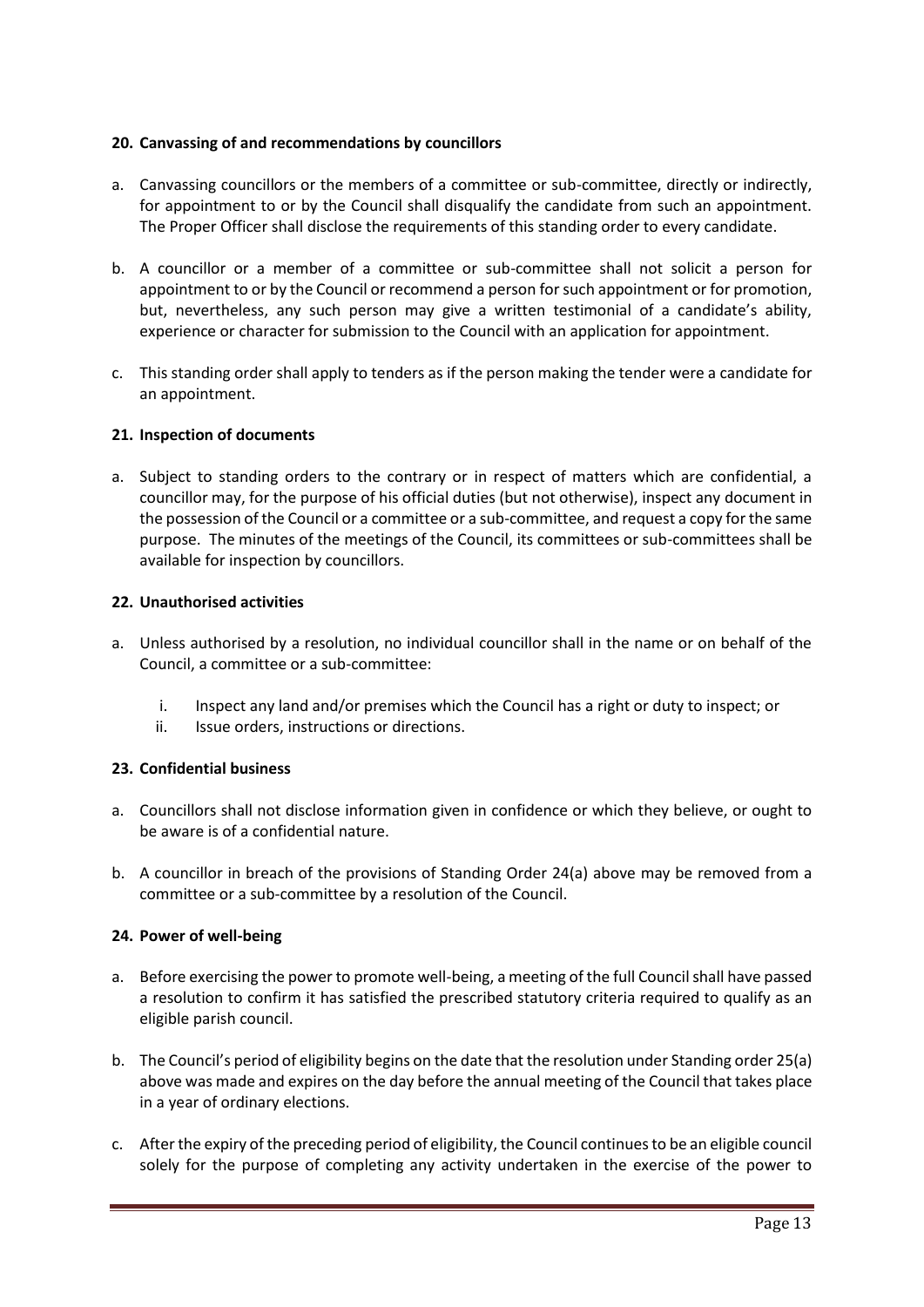promote well-being which was not completed before the expiry of the Council's preceding period of eligibility referred to in Standing order 25(b) above.

# **25. Matters affecting council employees**

- a. If a meeting considers any matter personal to a Council employee, it shall not be considered until the Council has decided whether or not the press and public shall be excluded pursuant to Standing Order 1(c) above.
- b. Subject to the Council's policy regarding absences from work, the Council's most senior employee shall notify the Chairman of the Council or, in his absence, the Vice-Chairman of the Council of any absence occasioned by illness or urgency and that person shall report such absence at its next meeting.
- c. The Chairman of the Council or in his absence, the Vice-Chairman shall upon a resolution conduct a review of the performance and/or appraisal of the Clerk and shall keep a written record of it. The review and/or appraisal shall be reported back and shall be subject to approval by resolution by the Council.
- d. Subject to the Council's policy regarding the handling of a grievance matters, the Council's most senior employee (or other employees) shall contact the Chairman of the Council or in his absence the Vice-Chairman of the Council in respect of an informal or formal grievance matter, and this matter shall be reported back and progressed by resolution of the Council.
- e. Subject to the Council's policy regarding the handling of grievance and disciplinary matters, if an informal or formal grievance matter raised by the Clerk relates to the Chairman or Vice-Chairman, this shall be communicated to another member of the Council which shall be reported back and progressed by resolution of the Council.
- f. Any persons responsible for all or part of the management of Council employees shall keep written records of all meetings relating to their performance, and capabilities, grievance and disciplinary matters.
- g. The Council shall keep written records relating to employees secure. All paper records shall be secured under lock and electronic records shall be password protected.
- h. Records documenting reasons for an employee's absence due to ill health or details of a medical condition shall be made available only to those persons with responsibility for the same.
- i. Only persons with line management responsibilities shall have access to employee records referred to in Standing Order 26(g) and (h) above if so justified.
- j. Access and means of access by keys and/or computer passwords to record of employment referred to in Standing Orders 26(g) and (h) above shall be provided only to (post holder) and/or the Chairman of the Council.

## **26. Freedom of Information Act 2000**

a. All requests for information held by the Council shall be processed in accordance with the Council's policy in respect of handling requests under the Freedom of Information Act 2000.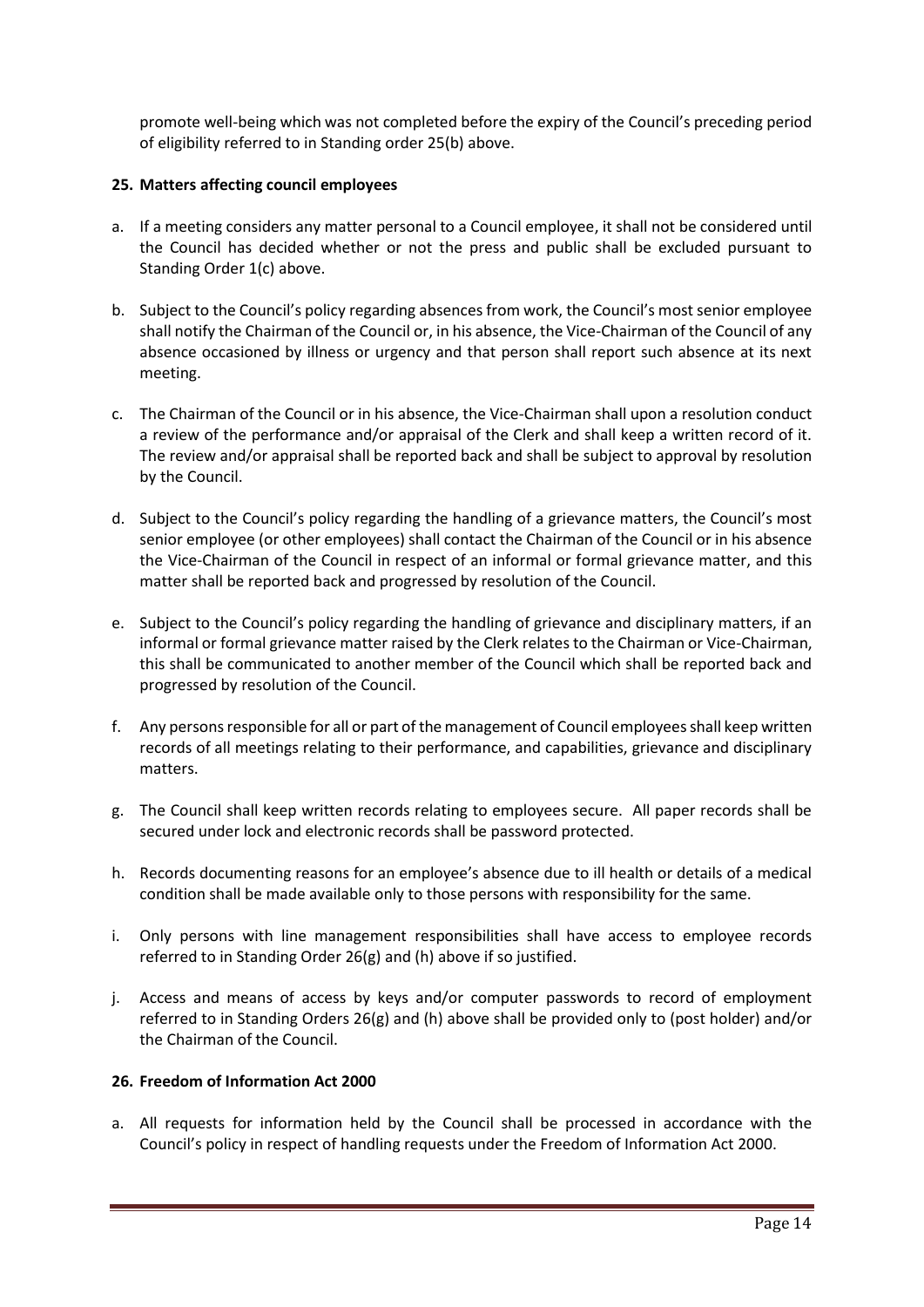b. Correspondence from, and notices served by, the information Commissioner shall be referred by the Proper Officer to the Chairman of the Council. The Council shall have the power to do anything to facilitate compliance with the Freedom of Information Act 2000 including exercising the powers of the Proper Officer in respect of Freedom of Information requests set out under Standing Order  $3(b)(x)$  above.

# **27. Relations with the press/media**

- a. All requests from the press or other media for an oral or written statement or comment from the Council shall be processed in accordance with the Council's policy in respect of dealing with the press and/or other media.
- b. In accordance with the Council's policy in respect to dealing with the press and/or other media, councillors shall not, in their official capacity, provide oral or written statements or written articles to the press or other media.

# **28. Liaison with District and County or Unitary Councillors**

- a. An invitation to attend a meeting of the Council shall be sent, together with agenda, to the councillor of the District and County or Unitary Council representing the electoral ward.
- b. Unless the Council otherwise orders, a copy of each letter sent to the District or County or Unitary Council shall be sent to the District or County Unitary Council councillor representing its electoral ward.

# **29. Financial matters**

- a. The Council shall consider and approval financial regulations drawn up by the Responsible Financial officer, which shall include detailed arrangements in respect of the following:
	- i. the accounting records and systems of internal control,
	- ii. the assessment and management of financial risks faced by the Council,
	- iii. the work of the Internal Auditor and the receipt of regular reports from the Internal Auditor, which shall be required at least annually.
	- iv. the inspection and copying by councillors and local electors of the Council's accounts and/or orders of payments;
	- v. procurement policies (subject to Standing Order 30(b) below) including the setting of values for different procedures where the contract has an estimated value of less than £60,000.
- b. Any proposed contract for the supply of goods, materials, services and the execution of works with an estimated value in excess of £60,000 shall be procured on the basis of a formal tender as summarised in Standing Order 30(c) below.
- c. Any formal tender process shall comprise the following steps:
	- i. a public notice of intention to place a contract to be placed in a local newspaper;
	- ii. a specification of the goods, materials, services and the execution of works shall be drawn up;
	- iii. tenders are to be sent, in a sealed marked envelope, to the Proper Officer by a stated date and time;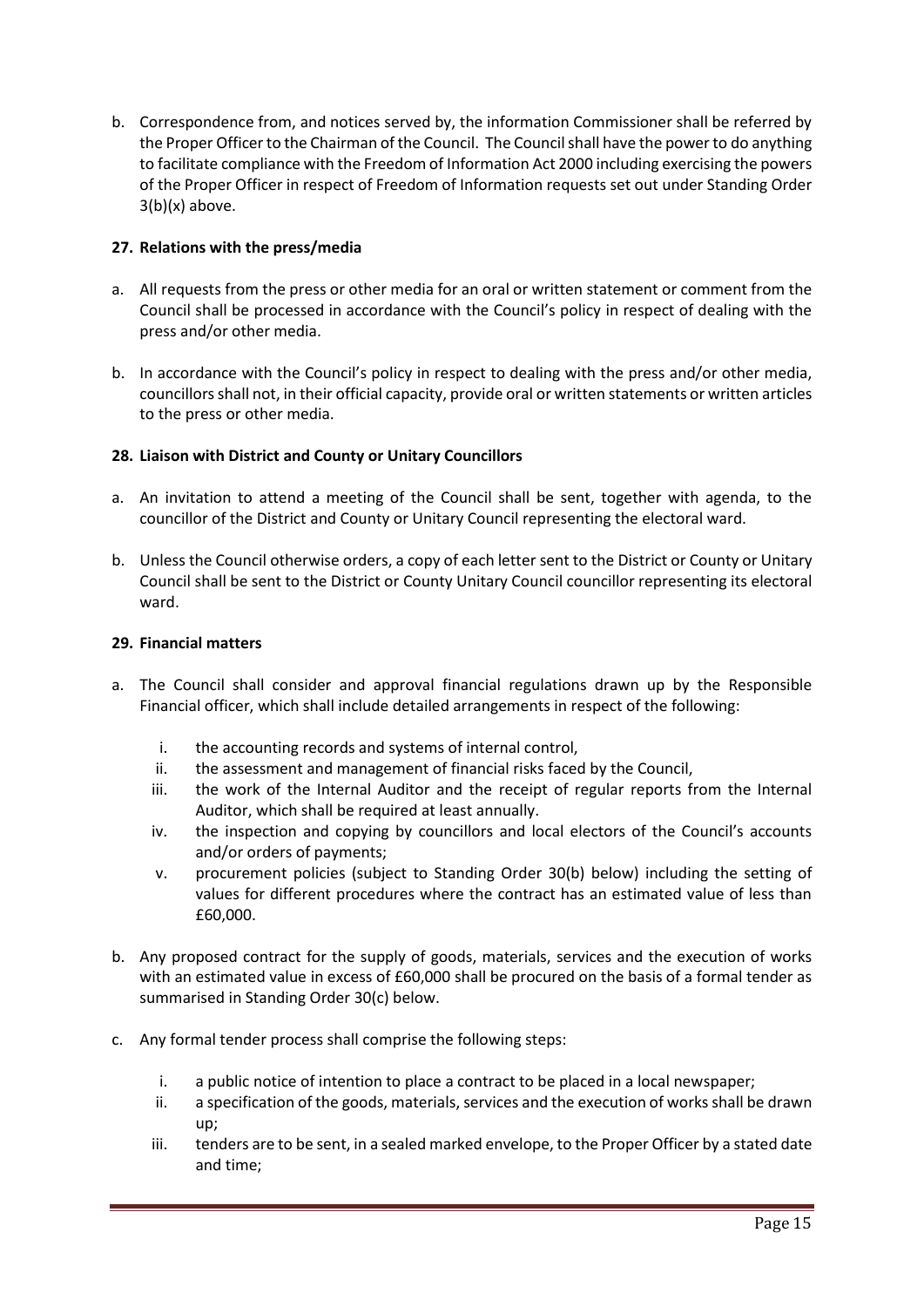- iv. tenders submitted are to be opened, after the stated closing date and time, by the Proper Officer and at least one member of the Council;
- v. tenders are then to be assessed and reported to the appropriate meeting of Council or Committee.
- d. Neither the Council, nor any committee, is bound to accept the lowest tender, estimate or quote.
- e. Where the value of a contract is likely to exceed £138,893 (or other threshold specified by the Office of the Government Commerce from time to time), the Council must consider whether the Public Contract Regulations 2015 and the Utilities Contracts Regulations 2006 (SI No 6, as amended) apply to the contract and, if either of those Regulations apply, the Council must comply with EU procurement rules).

# **30. Allegations of breaches of the code of conduct**

- a. On receipt of a notification that there has been an alleged breach of the code of conduct the Proper Officer shall refer it to the Council.
- b. Where the notification relates to a complaint made by the Proper Officer, the Proper Officer shall notify the Chairman of the Council of that fact, who, upon receipt of such notification, shall nominate a person to assume the duties of the Proper officer set out in the remainder of this standing order, who shall continue to act in respect of that matter as such until the complaint is resolved.
- c. Where a notification relates to a complaint made by an employee (not being the Proper Officer) the Proper Officer shall ensure that the employee in question does not deal with any aspect of the complaint.
- d. The subject matter of notifications shall be confidential and, insofar as it is possible to do so by law, the Council (including the Proper Officer and the Chairman of the Council) shall take the steps set out below, together with other steps considered necessary, to maintain confidentiality.
	- i. draft the summonses and agendas in such a way that the identity and subject matter of the complaint are not disclosed;
	- ii. ensure that any background papers containing the information set out in Standing Order 31(a) above are not made public;
	- iii. ensure that the public and press are excluded from meetings as appropriate.
	- iv. ensure that the minutes of meetings preserve confidentiality;
	- v. Consider any liaison that may be required with the person or body with statutory responsibility for the investigation of the matter.
- e. Standing Order 31(d) above should not be taken to prohibit the Council (whether through the Proper Officer or the Chairman of the Council or otherwise) from disclosing information to members and officer of the Council or to other persons where such disclosure is necessary to deal with the complaint or is required by law.
- f. The Council shall have the power to:
	- i. seek documentary and other evidence from the person or body with statutory responsibility for investigation of the matter;
	- ii. seek and share information relevant to the complaint;